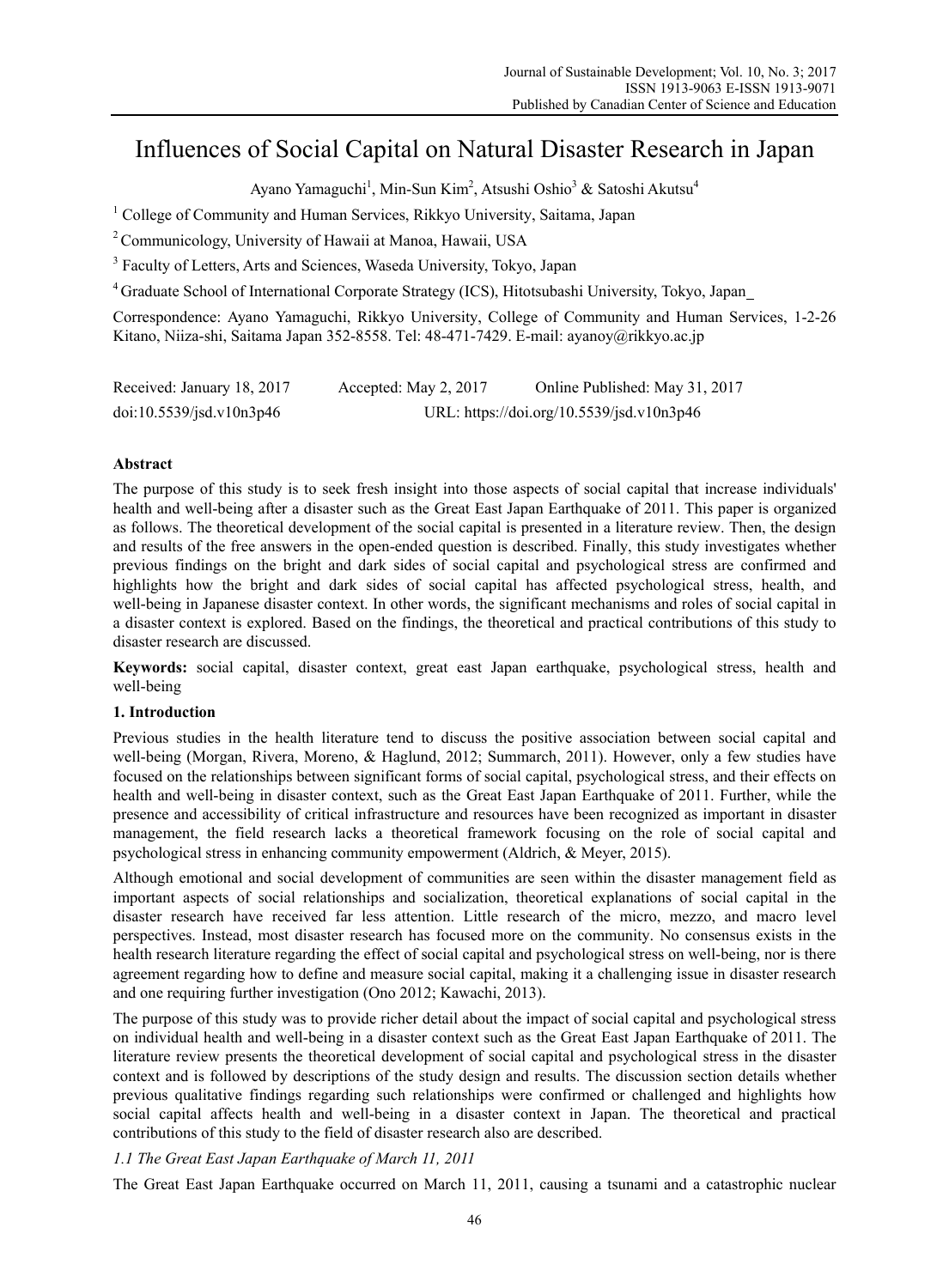accident in Fukushima. The earthquake, which was centered off the coast of Japan, had an estimated magnitude of 9.0 on the Richter scale (Daily Yomiuri, 2011). Due to the resulting nuclear accident in Fukushima, the earthquake has garnered a great deal of international attention. For example, *The Telegraph* reported that the Fukushima Daiichi nuclear power plant remains far from recovered as the damaged regions. It is from 150 miles northeast of Tokyo, Japan, was severely damaged by the Great East Japan Earthquake and *tunami* with its crucial cooling systems knocked out, which comes to be meltdowns as the worst nuclear accident in the world (The Telegraph, 2011).

Various researchers explored the psychological stress of the Great East Japan Earthquake on the Japanese people (Ishino, Ogaki, Kamesaka, & Murai, 2011; Uchida, Takahashi, & Kawahara, 2014). However, they have not focused on the role of social capital on trust, help, and support, which may be linked to well-being both before and after the disaster.

## *1.2 Social Capital*

With its long history of use as an umbrella concept in the social sciences, social capital can be defined as the institutions and norms in social relationships that shape the quality and quantity of social interactions. Overall, social capital from the individual or collective perspective contains the components in common. However, the measurement of these components varies. Regardless of how one conceptualizes social capital, social trust is a key element (Putnam, 2002). Kawachi and Berkman (2000) define social capital as "those features of social structures-such as levels of interpersonal trust and norms of reciprocity and mutual aid-which act as resources for individuals and facilitate collective action. Social capital thus forms a subset of the notion of social cohesion" (p. 175). Similarly, Fujiwara, Yamaoka, and Kawachi (2016) proposed that social capital occurs when an individual gains the trust of a community and access to the community's social resources via his or her social networks and supports.

Thus, social capital is an asset and a social resource both for individuals—who may derive it from their ties to other individuals, groups, or institutions—and for collectives—who may obtain social capital from linkages among various networks, organizations, institutions, and communities. In the context of disasters and their aftermath, social capital is viewed as the "core engine of recovery" (Aldrich, 2012, p.15). People with social capital in a disaster context can access needed information and support and, therefore, recover better than those without social capital. Lack of community social capital may lead to disadvantages, such as the adoption of negative or weak approaches to recovery (Aldrich, 2012). All of the definitions of social capital discussed above are used (Aldrich, 2012; Fujiwara, Yamaoka, & Kawachi, 2016; Kawachi & Berkman, 2000).

# *1.3 Social Capital in a Disaster Context*

Social capital is considered a "collective asset" and a "common good" of neighborhoods and communities (Putnam, 2000). Putnam (2000) suggests that there are three types of social capital: bonding, bridging, and linking. Bonding is defined as the interpersonal relationships among relatively homogeneous groups (e.g., ethnic, religious, or socioeconomic) that strengthen their internal social ties. Bridging is defined as the social integration of institutional relationships among heterogeneous groups. Linking is defined as the norms, solidarity, and reciprocity of community resources among individuals and groups from different social strata in a hierarchy in which power, social status, and wealth are accessed by the different groups. This study employs all three of these types of social capital.

The most common form of social capital available after disasters is bonding social capital (Norris, Friedman, Watson, Byrne, Diaz, & Kaniasty, 2002). For example, in the case of an earthquake, bonding social capital roles include individuals who identify warning signs; undertake disaster preparation; identify the locations of shelter, social recourses, and supplies; and receive immediate and recovery assistance (Hawkins & Maurer, 2010; Heller, Alexander, Gatz, Knight, & Rose, 2005). The existence of bonding social capital may play a significant role in decreasing the number of individuals who require assistance from local organizations after a disaster (Beggs, Haines, & Hurlbert, 1996).

Bonding social capital have played an important role in building trust and more widely shared norms among residents after the Kobe earthquakes (Nakagawa & Shaw, 2004). Even though each different communities within Kobe had different cultural and economic characteristics, those communities with higher social capital and community leadership had greater satisfaction and well-being and were able rebuild and recover quicker (Nakagawa & Shaw, 2004).

Social capital thus is seen as having a significant effect on resilience in disaster settings. However, bonding social capital can also expose the negative aspects of disasters such as earthquakes. Social capital can be used to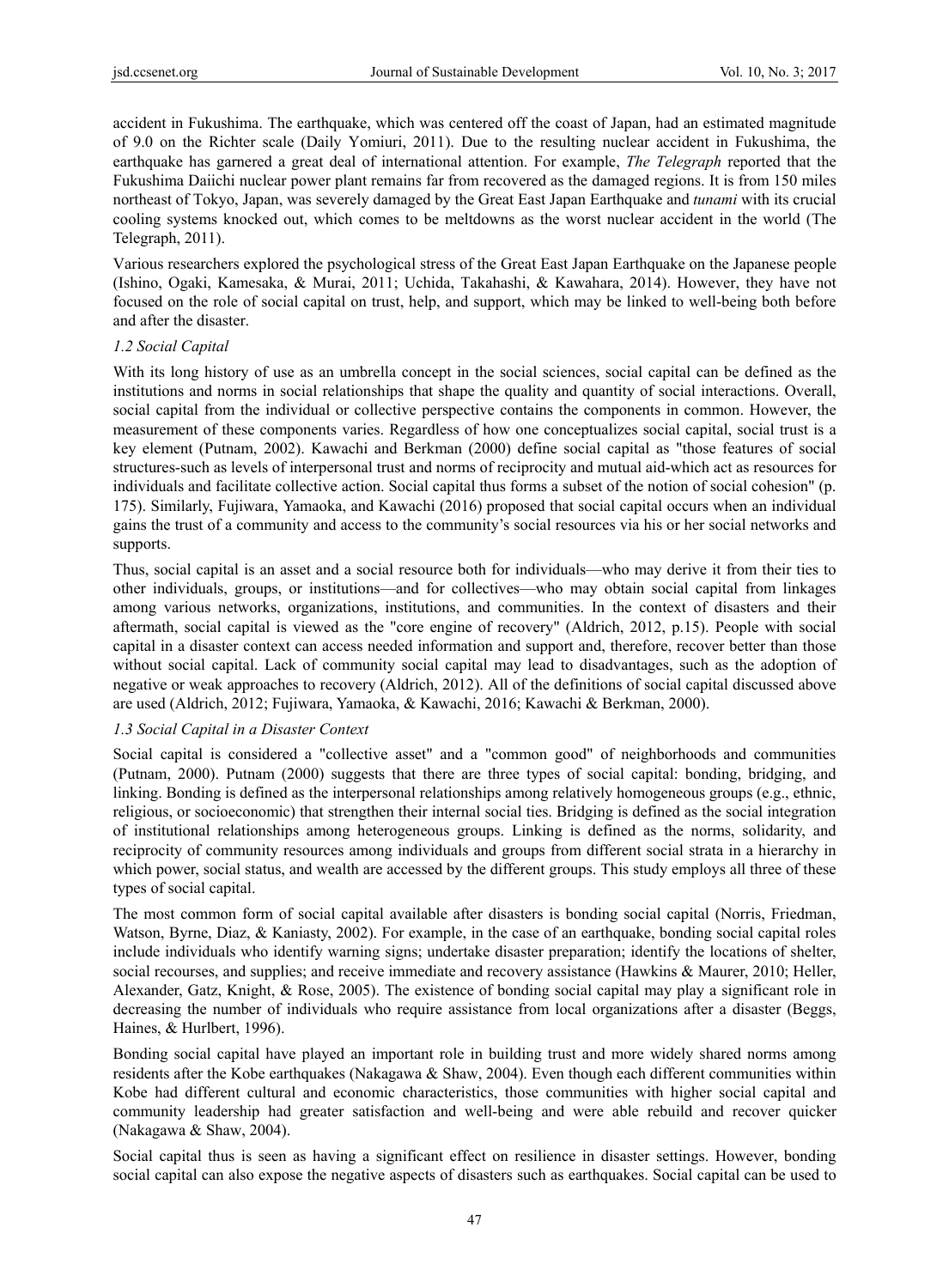resist various disaster recovery efforts that are necessary for the public good. For example, in the case of Hurricane Katrina in the United States, before the storm the placement of temporary trailers might have been successfully resisted by those communities with a higher voter turnout (Aldrich & Crook, 2008). Decision makers and policymakers need to clarify and recognize the potential negative effects of social capital arising from strong in-group cohesion both during and after disasters.

Pfefferbaum, Van Horn, & Pfefferbaum (2015) explain that in the disaster context,

[b]onding social capital may play a significant role of the assistance and trust which neighbors offer each other aftermath of the disaster. In other words, what communicating the neighbors is to produce their trust each other at the interpersonal level. Bridging social capital may play a key role of social resources and trust which the support survivors obtain from local social services, such as health, religious, business, and other social groups or networks in their community. In other words, what communicating the local social services is to produce their trust each other at the institutional level. Linking social capital may play an important role of disaster management from the disaster-affected groups with social resources available from the government and from various disaster-related organizations and networks. In other words, what communicating the disaster management from the government is to produce their trust each other at the government level. The linking social capital produces in part from improved knowledge about, and access to, various state and federal help social programs to help the survivors in the disaster context (e.g., recovering emotionally, rebuilding their homes, obtaining business loans) (Pfefferbaum, Van Horn, & Pfefferbaum, 2015).

In the case of the Great East Japan Earthquake, Kurokawa points out the association between the natural disaster and nuclear power in Fukushima. In Japan, the role of social capital and psychological stress may be applicable to this association. In the Japanese collectivist society, the role of social capital may have a negative side (Nuclear Accident Independent Investigation Commission: NAIIC, 2012). Therefore, Kurokawa suggested not only the negative role but also the positive role of social capital in such a disaster context.

Like Pfefferbaum, Van Horn, and Pfefferbaum (2015), Kurokawa points out that a community needs to function well in teams, in that people need to communicate, help, and share with each other. When a disaster management strategy is applied to their community, their volunteer teams can play an important role in it. Such teams are able to work with others in the community, focusing social cohesion and social capital that can improve the functioning of community members and teams. Team leadership and teamwork are able to increase these teams' knowledge about, access to, and use of the disaster care system linking to their communities to external and internal sources of support and mutual aid (NAIIC, 2012; Institute of Medicine (IOM), 2015; Pfefferbaum, Van Horn, & Pfefferbaum, 2015). Thus understanding the negative role of social capital and psychological stress can be helpful for developing the usefulness of its positive side in the disaster context.

To explore these issues, our study addresses the following research questions:

1) To what extent did communities experience both positive and negative changes in social capital in the aftermath of the 2011 disaster in Japan?

2) How is social capital related to the impact of disasters in Japan (e.g., psychosocial stress)?

# **2. Method**

This study explored the individuals' daily life experiences from the perspectives of social capital and psychological stress that might be related to health and well-being in the disaster context. The qualitative interviews attempted to provide richer details about the significant role of social capital on health and well-being in the disaster context in Japan.

# *2.1 Participants and Procedure*

The 12 municipalities of the Fukushima Region in Japan were selected because of their representativeness of the geographic and demographic diversity of Fukushima. In this study, the 12 municipalities of Fukushima Region in Japan are Futaba, Okuma, Tomioka, Naraha, Namie, Hirono, Tamura, Minamisoma, Kawauchi, Katsurao, Kawamata, and Iitate.

In the process, the 12 municipalities took part in the questionnaire survey. The questionnaire survey in Japanese included the open ended question as the comments in the free comment space, which were mainly used in this study. Nuclear Accident Independent Investigation Commission, NAIIC initiated the questionnaire survey and comments (2012). The mail survey method were mainly used. The duration of mail survey with the free comment space is from March 15 to April 11, 2012. After the mail surveys were collected, the summaries were made from the free space comments. The summaries which we mainly used in this study were translated into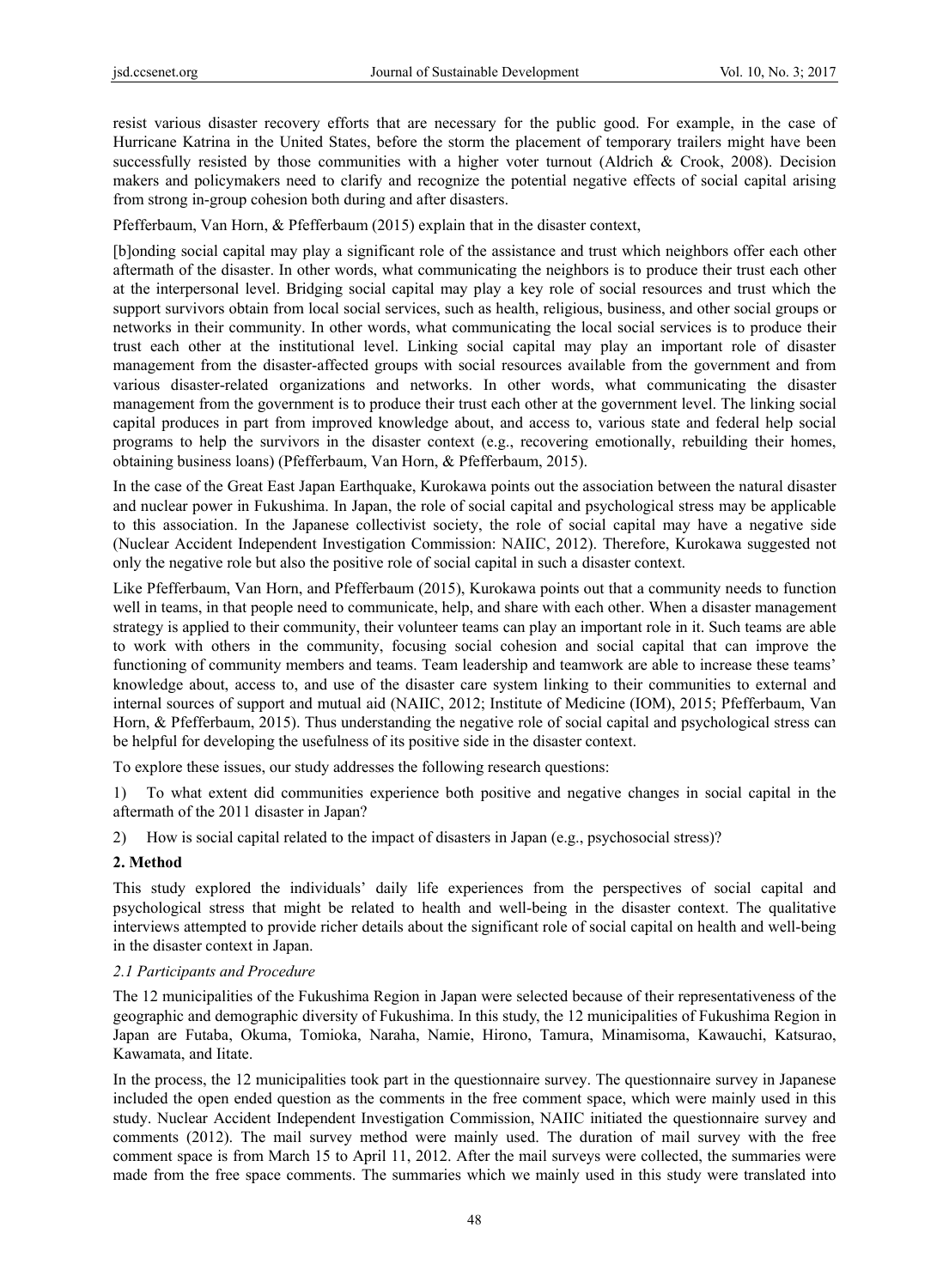English from Japanese.

The open ended question as the free comment space in the survey research was created, and included a checklist that focused on two main topics: (1) social capital (2) psychological stress. 8,073 (76%) provided comments in the free comment space from 8,073 (76%) people in Fukushima Region, Japan provided comments with the consent of the participants and were subsequently transcribed.

The qualitative study was mainly used to find the components of psychological stress, trust in social capital, and socio-demographic characteristics on health and well-being and strengthening social capital on health and well-being in the disaster context such Great East Japan Earthquake of 2011 in Japan.

## **3. Results**

The primary goal was to examine the psychological effect of such a huge disaster on the psychological stress, trust in social capital, and sociodemographic characteristics and well-being in Japan by applying a social capital framework. The secondary goal was to analyze and synthesize the major components of psychological stress, distrust and dissatisfaction in the dark side of social capital, and sociodemographic characteristics on disaster contexts in Japan. The third goal was to inform disaster research and improve our conceptual framework for relationships between social capital and disasters in Japan.

Table 1. Qualitative open-ended question texts

| Social Capital in the Disaster Context in Japan                                                                         |               |
|-------------------------------------------------------------------------------------------------------------------------|---------------|
| Causes of the accident should be probed ASAP, and outcome of the study fully disclosed.                                 |               |
| Demand for a thorough investigation in order to never let a similar accident happen again.                              |               |
| Information issued by and behavior of government are unreliable and not trustworthy.                                    |               |
| Information issued by and behavior of TEPCO are unreliable and not trustworthy.                                         | 8             |
| Psychological Stress in the Disaster Context in Japan                                                                   | $\frac{0}{0}$ |
| I can't help but feel anxious about children and the future. I have no idea how one is supposed to live like this.      | 6             |
| Constantly under stress due to unfamiliar environment, prolonged refugee life, feeling anxious about future, etc.       |               |
| Suffering poor health because of stress.                                                                                |               |
| Families are separated. We don't see each other much and miss each other.                                               | 4             |
| Wish for quick recovery of the lives we had. Wish for "restoring" ordinary life.                                        |               |
| Feeling of fear that (adult) health might be negatively affected by radiation, and health may deteriorate once          |               |
| medication or outpatient treatment is stopped.                                                                          |               |
| Need for clarification on what we should do. Demand for a release from the current living situation and to settle down. |               |
| Fear that health of children and unborn children might be affected by radiation exposure. (Also concerned about the     |               |
| decline in physical strength and the growth of children).                                                               |               |
| Relatives, friends and neighbors are separated. Losing contact with them and missing each other.                        |               |
| Very sad to see the familiar homeland contaminated by radiation. Feeling of being bogged down day-to-day, no joy,       |               |
| no hope.                                                                                                                | 1             |
| So disappointed not to be able to enjoy a comfortable retirement life after the accident.                               | 1             |
| Frustrating to question why one has to lead such a life.                                                                | 1             |
| Lost a family member or a friend because of sickness stemming from fatigue following evacuation or because of the       |               |
| stress of evacuation life.                                                                                              |               |
| Others                                                                                                                  | 38            |
| Total                                                                                                                   | 100           |

# *3.1 Social Capital in a Disaster Setting*

Table 1 showed the bright side and dark side of social capital in the disaster contexts in Fukushima, Japan. With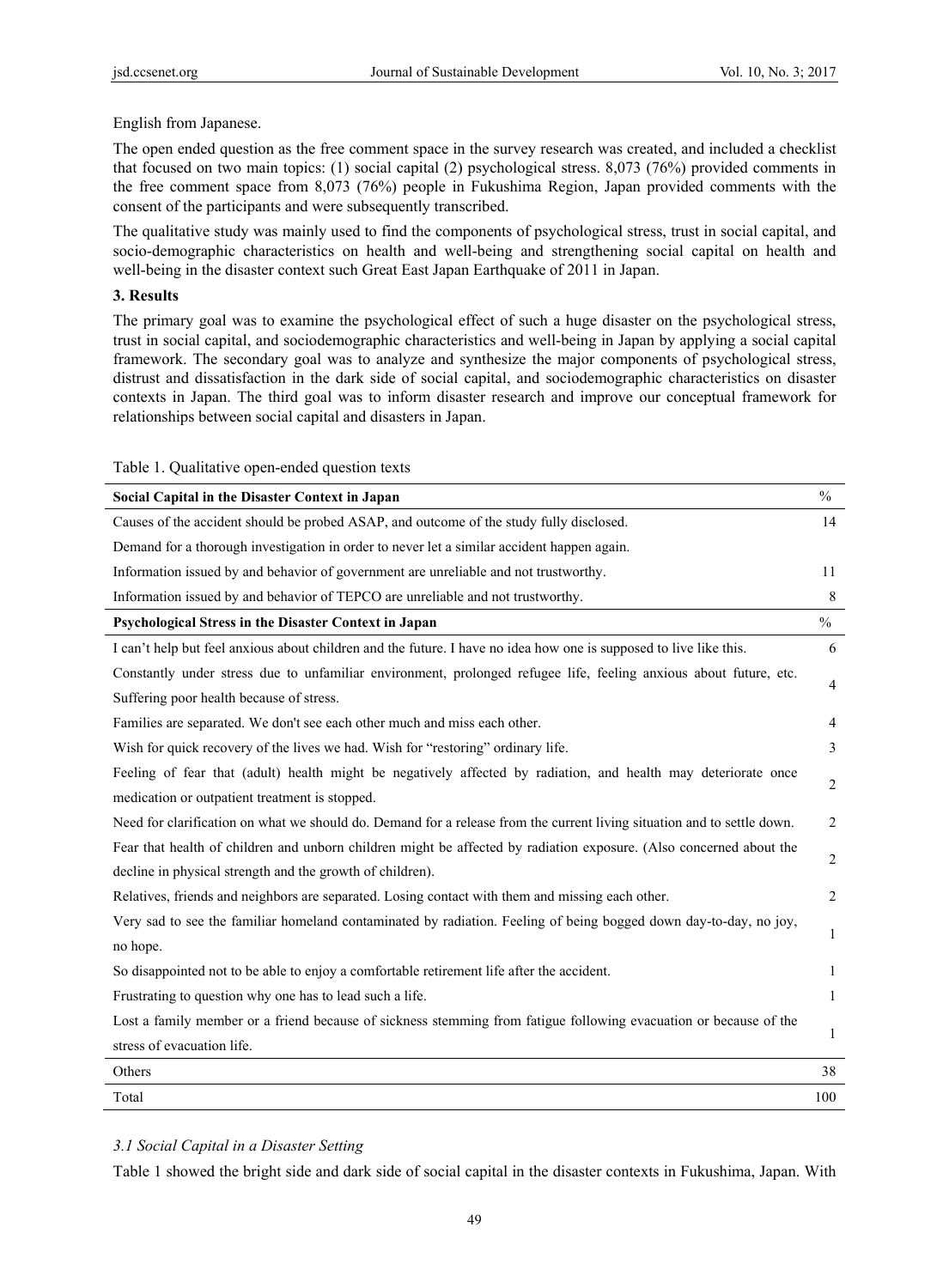the regard to the perceptions of the bright side of social capital and trust in the disaster contexts of Japan, respondents gave their answers to report any support or help received from friends and family as the interpersonal relationship level, any social groups as the institutional relationship level, and any countries as the society, government, or global level, they were a member of, and any communities in which they were involved. They gave their answers to think widely about the different types of support from the interpersonal, institutional, and society relationship levels that they might have received over the previous year afterword the disaster in Japan, including emotional, economic, and instrumental (help to know or do things). The open ended responses about the perception of trust in the bright side of social capital in the disaster contexts revealed crucial important cultural differences between the participants in Fukushima, Japan. In Fukushima, Japan, the respondents reported few opportunities to build trust, which could be distrust, or to create social ties in order to obtain work or help when it was most needed from the bright side of social capital. Factors such as the recent economic crisis and social problems contributed to the respondents in the disaster contexts, in Fukushima, Japan experiencing uncertainty about their future, feelings of hopelessness, and a lack of successful role models. The respondents reported having negative emotions and feelings of daily life events and high level of perceived psychological stress status. This indicates that the respondents in Japan are most likely to feel stress, distress, and suffer from depression due to a lack of social networks, support, trust, and motivation to obtain the better health status and well-being in the disaster contexts, Fukushima, Japan.

When the respondents in Japan faced challenges in the past, they were more likely to cooperate and resolve them because of the mutual trust in the dark side of social capital and each other. When the economic crisis and financial problems emerged in 2008, they caused a lot of retrenchment, and resulted in a higher level of distrust in the dark side of social capital and each other. (Hibino, Takaki, Ogino, Kambayashi, Hitomi, Shibata, & Nakamura, 2012; Japan Times, 2009; Tokuda, Fujii, Jimba, & Inoguchi, 2009).

Previous research has generally focused on the bright side of social capital. This study instead emphasizes the distrust among respondents in Japan to the dark side of social capital. For those who survived the Great East Japan Earthquake of 2011 of Japan 2011 and tsunami, which caused the Fukushima Daiichi Nuclear Plant explosion, their social anxiety was derived from distrust in linking social capital with their government and social uncertainty about scientific information (Tateno & Yokoyama, 2013). As a result, people in Japan might have strong social connections, but they still distrust the government. This distrust of the government is an aspect of the dark side of social capital. Thus, the current study focuses on the negative aspects of social capital, which leads to distrust and dissatisfaction among even those with strong social connections (Portes & Landolt, 1996). In examining the opposing possibilities leading to the bright side of social capital, which is commonly discussed in health-science research and disaster research, focusing on a new factor, "tolerance," is important. Tolerance is a notion that the original social capital theory by Putnam (2002) failed to consider. To continue being democratic "joiners" in the public arena, where heterogeneous worldviews, antagonistic partisans, and/or incompatible policy supporters are all present, people must be tolerant of different ideas and ideologies. Tolerance is related to trust, a well-discussed element of social capital; however, it has less to do with trust and is more directly relevant to people's attitudes toward social control (permissiveness) of the deeds of others (Putnam, 2002).

When intolerance prevails, the social system runs the risk of transforming the trust in the bright side of social capital into the distrust in the dark side of the social capital. Under such circumstances, social capital cannot work well and surveillance is needed at all times; antagonism prevails despite the existence of active voluntary associations. The dark side of social capital was first identified and indicated in early arguments Portes and Landolt (1996) and Putnam (2002), who also discussed this perspective directly, mainly in terms of tolerance, although in a quiet, optimistic tone (Hibino et al., 2012; Tokuda et al., 2009).

### *3.2 Psychological Stress*

Table 1 shows the psychological stress in the disaster contexts in Fukushima, Japan. The roles of coping strategies, helps, and supports from social resources in their communities may not be always available or sufficient and may not always be relied upon (Japan Times, 2009). The lack of helps and supports resulted in an escalation of their psychological stress and health problems (Hibino, Y., Takaki, J., Ogino, K., Kambayashi, Y., Hitomi, Y., Shibata, A., & Nakamura, H., 2012; Tokuda, Fujii, Jimba, & Inoguchi, 2009). Although these respondents considered asking for help and support, they ended up facing their personal and social problems themselves. Even if some Japanese wanted to talk to their friends, they were less likely to get the help and support they needed because they were less likely to rely on friends. For example:

These statements show that Japanese are most likely to feel stress, distress, and suffer from depression due to a lack of social networks, support, trust, and motivation when it comes to investing human capital in a disaster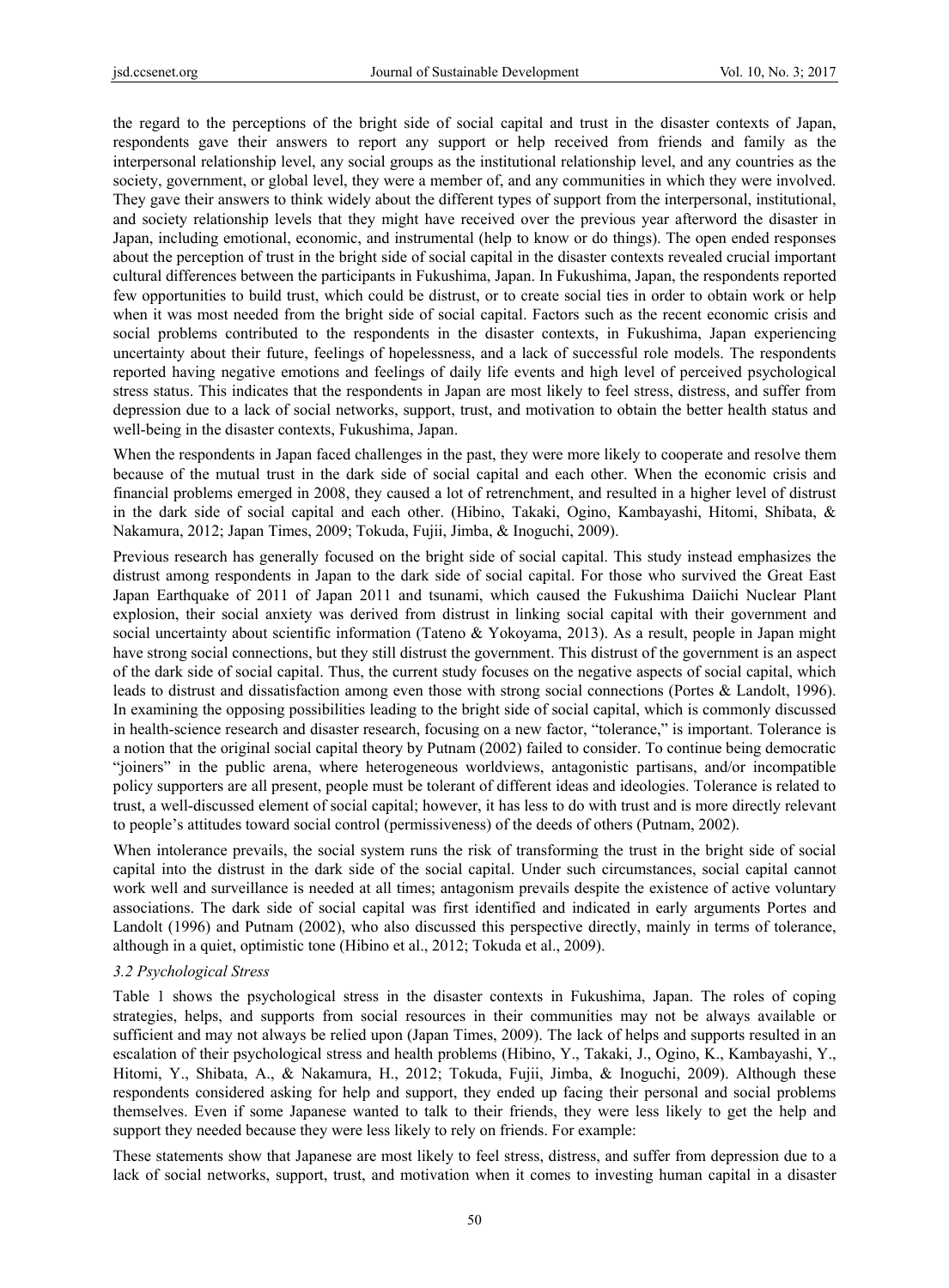context. Although support and trust in a social capital network used to exist, the respondents reported that this was no longer true. These findings suggest that negative perspectives about trust in social capital may be spreading in Japan. The role of social capital can have negative social consequences when it results in rigid in-groups. Otherwise, social capital can become weaker when individuals develop skepticism about the help and support they might receive from others and when they reduce their social involvement with others.

Table 1 shows that health care practitioners and professionals pay attention to influence the role of social capital on psychological stress, health, and well-being in the disaster contexts of Japan. The qualitative finding in this study, there was a lower level of trust in general and a lower sense of community in Japan. Thus, this leads to decreasing levels of social solidarity in the disaster context in Japan. It leads the significant mechanisms and roles of the dark side of social capital and psychological stress in the disaster contexts in Fukushima, Japan.

## **4. Discussion and Conclusions**

This qualitative open-ended question investigation has provided a powerful tool for a more in-depth exploration of the associations and relationships among significant social capital and their impacts on health and well-being including psychological stress in the disaster context in Japan. The findings of the in-depth open-ended questions indicate the following. First, significant social capital—mainly perceptions of trust in social capital—has a significant impact.

After the disaster, bonding social capital connected family members, relatives, and friends together. Bonding social capital promoted strong relationships, kinships, and strong ties, and people recognized its importance. This study also examined Japanese cultural trust in bridging social capital and linking social capital and the effects of such on health and well-being. People in Japan were less likely to trust people in their towns, cities, communities (bridging), and governments (linking) (and thus were more likely to distrust people in their communities and governments) and had lower social capital investments (and thus fewer opportunities to receive support and resources, when needed); however, they had strong social connections with their communities and governments. After the Great East Japan Earthquake of 2011 of Japan, the Japanese people initially recognized their social stress and social pressure; they were hopeless, and they suffered from depression because of a lack of social networks, support, trust, and motivation. Later on, they recognized their social networks, ties, and relationships with family members and friends as bonding social capital. This was a good chance for them to recognize and reconsider their bonding social capital so that they can overcome their stress and depression. Losing trust in bridging and linking social capital is likely to produce social pressure, social anxiety, and social stress, ultimately resulting in higher levels of stress and lower levels of health and well-being, including psychological stress in the disaster context (Hibino et al., 2012; Tokuda et al., 2009).

The respondents' self-reported psychological stress was related primarily to the disaster and to the recovery process. This study identified the important indicators of psychological stress and the significant role of bonding social capital and of the loss of bridging and linking social capital following the Great East Japan Earthquake of 2011 of Japan. The findings support our argument that the various changes in the three types of social capital increased psychological stress in a disaster context. This study examined such changes before and after the occurrence of the disaster.

Our findings lead us to conclude that the roles of the three types of social capital are an important consideration of disaster research. As a resource, social capital can diminish the negative impacts of disasters, but at the same time, it can also be negatively affected by a disaster. The negative effects of disaster events on social capital can be cumulative, as demonstrated in this study that focuses on one of the most devastating disasters in Japanese history. Additional research is needed in this area. Specifically, more robust measures of social capital are needed, and an understanding of how social capital theory can be used to facilitate recovery processes, such as rebuilding trust, associations, and norms of reciprocity and creating more disaster-resilient communities, is needed.

In sum, this study has reported the results of open-ended questions designed to achieve a deeper understanding of communities that experienced positive and negative changes in three types of social capital in the aftermath of a disaster in Japan. The relationship between the three types of social capital and the effects of the disaster in Japan (e.g., psychosocial stress) was identified in this study.

Some limitations of this study should be explained. The cross-sectional nature of the data is the most serious: The findings in this study showed only the differences in behavioral structures across groups; the findings may not shed light on social relationships, such as social capital and change within groups over time (Poortinga, 2006; Portes & Landolt, 1996; Putnam, 2000). The use of self-reporting through the open-ended questions in the questionnaire survey may represent a qualitative limitation as well.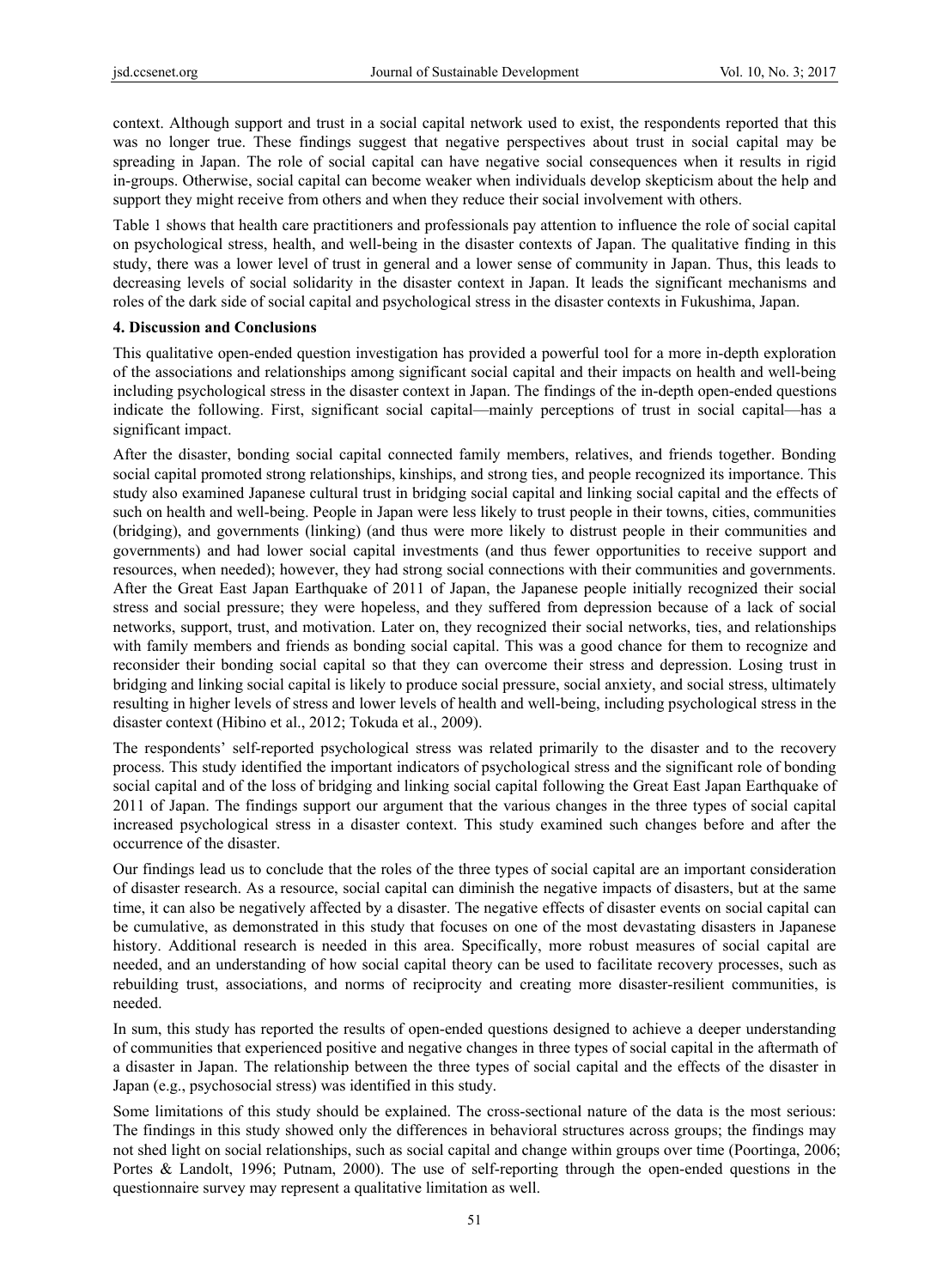For the policy implications, the findings in this study may provide practical input for social and health care services or medical services. This study is to identify how significant social capital can have an impact on health and well-being in the disaster setting in Japan—more specifically and precisely, to find the social factors that make individuals more or less resilient. The role of social capital may play in fostering a safe, healthy community and environment. Kurokawa (NAIIC, p. 9) stated "man-made" as follows (Japan Times, 2012; New York Times, 2012).

Kurokawa (NAIIC, p. 9) pointed out the mindset of Japanese people about the Great East Japan Earthquake and Fukushima Daiichi nuclear power disaster and accident. Kurokawa explained the disaster and accident seemed to be caused and damaged by the human from the cultural perspectives in Japan. Apparently, the natural disaster was naturally happened by itself. However, Kurokawa claimed that the collectivistic society like Japan should manage to control the nuclear system and the people. The dark side of social capital may be apparent through the Great East Japan Earthquake and Fukushima Daiichi nuclear power disaster and accident (NAIIC, 2012). Kurokawa also claimed the Japanese society itself should take the responsible for the nuclear power disaster and accident and reflect it for themselves as the democratic and civil society representative in the world. We expect this initiative can continue to develop the legislature and independence of Japanese bureaucracy (NAIIC, 2012).

In order to address our findings, Pilling (2014) stated that: "Kurokawa's sweeping cultural pronouncement invited obvious rejoinders. One was that, by blaming society as a whole, he had cleverly let individuals off the hook. If one minded, one could even draw parallels with the collective assessment of Japan's wartime responsibility" (Pilling, 2014). Murakami and Kurokawa (Japan Times, 2011) pointed out that in Japan, people should independently consider the grassroots and civil society and governments from the various parts in Japan. It is time to open the chance to transform the value and social norms from the collectivistic society in Japan to civil society in Japan, regardless of depending on the government in Japan. Kurokawa also suggested that the government in Japan should invite continuous comments, analyses, and inputs from the Fukushima accident and to keep the input and decision-making processes in order to provide good governance in civil society (National Academy of Science, 2014).

#### **Acknowledgements**

The authors wish to thank Prof. Nancy D Lewis, the director of East West Center, Honolulu, Hawaii, US. They also thank Prof. Kiyoshi Kurokawa, Global Health Innovation Policy Program (GHIPP) and the staff members for their invaluable assistances for this research study. We are grateful for grants received for Academic Research Support Expenses, from Otsuka Pharmaceutical Co., Ltd. These grants include a Grant-in-Aid for Scientific Research B (25285113), Grant-in-Aid for Scientific Research C (25380893), and Grant-in-Aid for Scientific Research C (15K04142).

#### **References**

- Aldrich, D. P. (2012). *Building Resilience: Social Capital in Post-Disaster Recovery*. Chicago: University of Chicago Press. https://doi.org/10.7208/chicago/9780226012896.001.0001
- Aldrich, D. P., & Crook, K. (2008). Strong civil society as a double-edged sword, siting trailers in post-Katrina New Orleans. *Political Research Quarterly*, *61*, 379-389. https://doi.org/10.1177/1065912907312983
- Aldrich, D. P., & Meyer, M. A. (2015). Social Capital and Community Resilience. *American Behavioral Scientist, 59*(2), 254-269. https://doi.org/10.1177/0002764214550299
- Beggs, J. J., Haines, V., & Hurlbert, J. S. (1996). The effects of personal network and local community contexts on the receipt of formal aid during disaster recovery. *International Journal of Mass Emergencies and Disasters*, *14*, 57-78.
- Daily Yomiuri. (2011). 2000 missing in 2 towns: Magnitude of Friday's quake revised upward to 9.0. March 14, 2011. Daily Yomiuri.
- Fujiwara, T., Yamaoka, Y., & Kawachi, I. (2016). Neighborhood social capital and infant physical abuse: a population-based study in Japan. *International Journal of Mental Health Systems, 10*(13), 1-7. https://doi.org/10.1186/s13033-016-0047-9
- Hawkins, R. L., & Maurer, K. (2010). Bonding, bridging and linking: How social capital operated in New Orleans following Hurricane Katrina. *British Journal of Social Work*, *40*, 1777-1793. https://doi.org/10.1093/bjsw/bcp087
- Heller, K., Alexander, D. B., Gatz, M., Knight, B. G., & Rose, T. (2005). Social and personal factors as predictors of earthquake preparation: The role of support provision, network discussion, negative affect, age,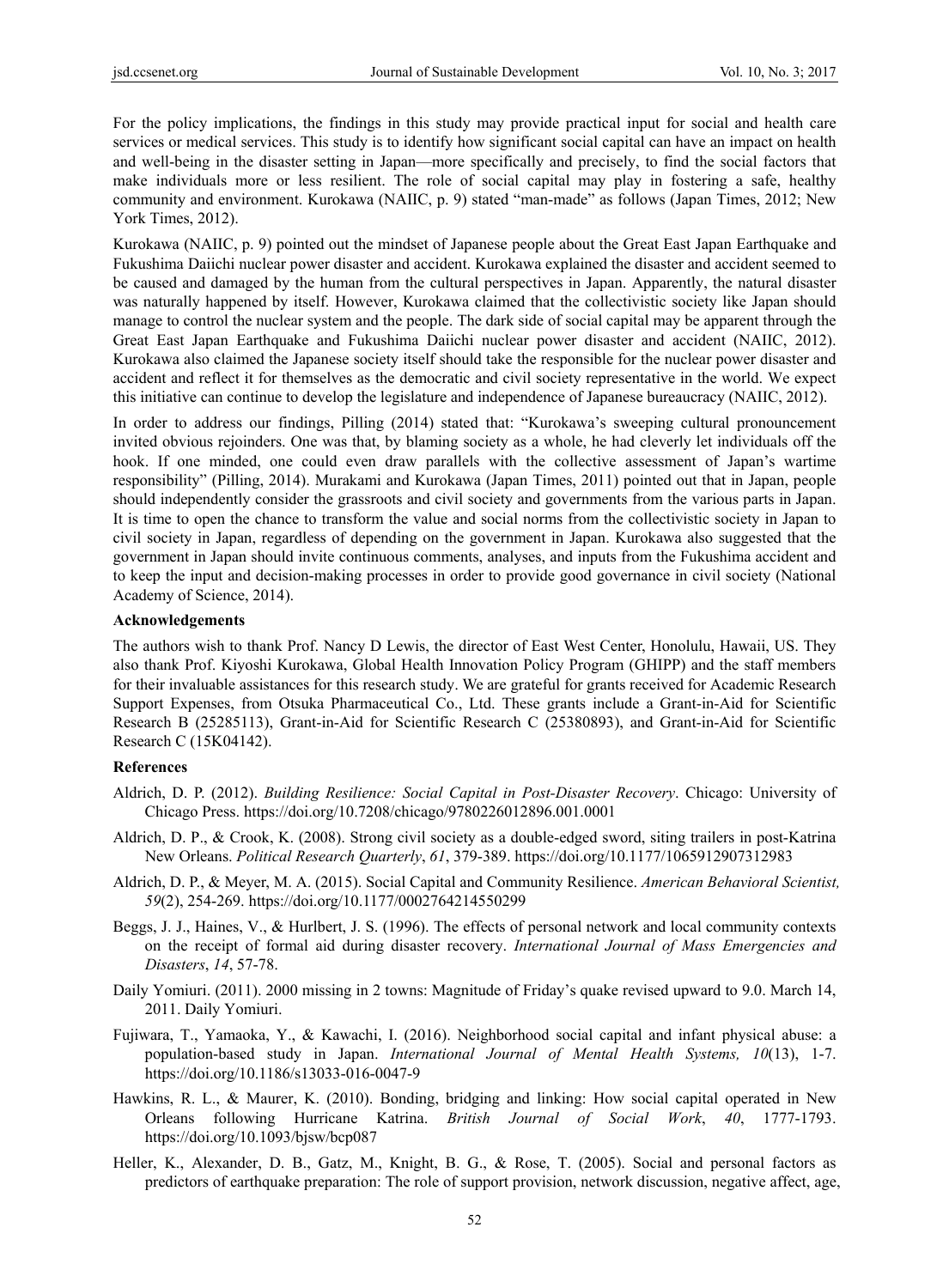and education. *Journal of Applied Social Psychology*, *35*(2), 399-422. https://doi.org/10.1111/j.1559-1816.2005.tb02127.x

- Hibino, Y., Takaki, J., Ogino, K., Kambayashi, Y., Hitomi, Y., Shibata, A., & Nakamura, H. (2012). The relationship between social capital and self-rated health in a Japanese population: a multilevel analysis. *Environment Health Preventive Medicine, 17*, 44-52. https://doi.org/10.1007/s12199-011-0218-x
- Institute of Medicine (IOM), Committee on Post-Disaster Recovery of a Community's Public Health, Medical and Social Services, Board on Health Sciences Policy. (2015). Healthy, resilient, and sustainable communities after disasters: Strategies, opportunities, and planning for recovery. Washington, DC: National Academies Press.
- Ishino, T., Ogaki, M., Kamesaka, A., & Murai, S. (2011). Effect of the great East Japan disaster on happiness. *Keio/Kyoto Global COE Discussion Paper Series*, DP2011-38.
- Japan Times. (2009). *Editorial: Depression and Suicide*, Thursday, October 8, 2009.
- Japan Times. (2011). Fukushima crisis fueling the third opening of Japan, December 1, 2011.
- Japan Times. (2012). Nuclear crisis mam-made: Diet panel, July 6, 2012.
- Kawachi, I. (2013). *Can we reduce disparity of life? Inochi no Kakusa wa Tomerareruka*. Tokyo: Shogakkan Press. (in Japanese).
- Kawachi, I., & Berkman, L.F. (2000). Social cohesion, social capital, and health. In Berkman L. F., & Kawachi, I. (Eds.), *Social Epidemiology* (pp. 174–190). New York: Oxford University Press.
- Morgan, A., Rivera, F., Moreno, C., & Haglund, B. (2012). Does social capital travel? Influences on the Life satisfaction of young people living in England and Spain. *BMC Public Health, 12*, 138. https://doi.org/10.1186/1471-2458-12-138
- Nakagawa, Y., & Shaw, R. (2004). Social capital: A missing link to disaster recovery. *International Journal of Mass Emergencies and Disasters*, *22*, 5-34.
- National Academics of Sciences. (2014). *Lessons learned from the fukushima nuclear accident for improving safety of U.S. Nuclear Plants.* The National Academics Press.
- New York Times. (2012). Inquiry Concludes That Number Crisis in Japan Was a 'Man-Made Disaster, *New York Times*.
- Norris, F. H., Friedman, M. J., Watson, P. J., Byrne, C. M., Diaz, E., & Kaniasty, K. (2002). 60,000 disaster victims speak: Part I. An empirical review of the empirical literature, 1981-2001. *Psychiatry*, *65*, 207-239. https://doi.org/10.1521/psyc.65.3.207.20173
- Nuclear Accident Independent Investigation Commission, NAIIC. (2012). *The Official Report of the Fukushima Nuclear Accident Independent Investigation Commission.* Tokyo: National Diet of Japan. Retrieved from http://warp.da.ndl.go.jp/info:ndljp/pid/3856371/naiic.go.jp/en/report/
- Ono, H. (2012). The reason that disturbance does not arise after the disaster in Japan: Consideration from the angle of network theory (in Japanese) (Nihon dewa naze shinsaigo ni bodo ga okinai noka: netwaork riron karano ichi-kosatsu). *Keizai Seminar*, 2–3, 75–79.
- Pfefferbaum, B., Van Horn, R. L., & Pfefferbaum, R. L. (2015). A conceptual framework to enhance community resilience using social capital. *Clinical Social Work Journal*, published online: 20 August.
- Pilling, D. (2014). *Bending Adversity: Japan and the Art of Survival.* Allen Lane an imprint of Penguin Books.
- Poortinga, W. (2006). Social capital: an individual or collective resource for health? *Social Science and Medicine, 62*(2), 292-302. https://doi.org/10.1016/j.socscimed.2005.06.008
- Portes, A., & Landolt, P. (1996). Downside of social capital. *The American Prospect, 7*(26), 18-21.
- Putnam, R. (2000). *Bowling alone: The collapse and revival of American community*. New York, NY: Simon & Schuster. https://doi.org/10.1145/358916.361990
- Putnam, R. (2002). *Democracies in Flux: The Evolution of Social Capital in Contemporary Society*. New York: Oxford University Press. https://doi.org/10.1093/0195150899.001.0001
- Summarch, A. H. J. (2011). Facilitating trust engenderment in secondary school nurse interactions with students. *Journal of School Nursing, 27*(2), 129-138. https://doi.org/10.1177/1059840510392786
- Tateno, S., & Yokoyama, H. M. (2013). Public anxiety, trust, and the role of mediators in communicating risk of